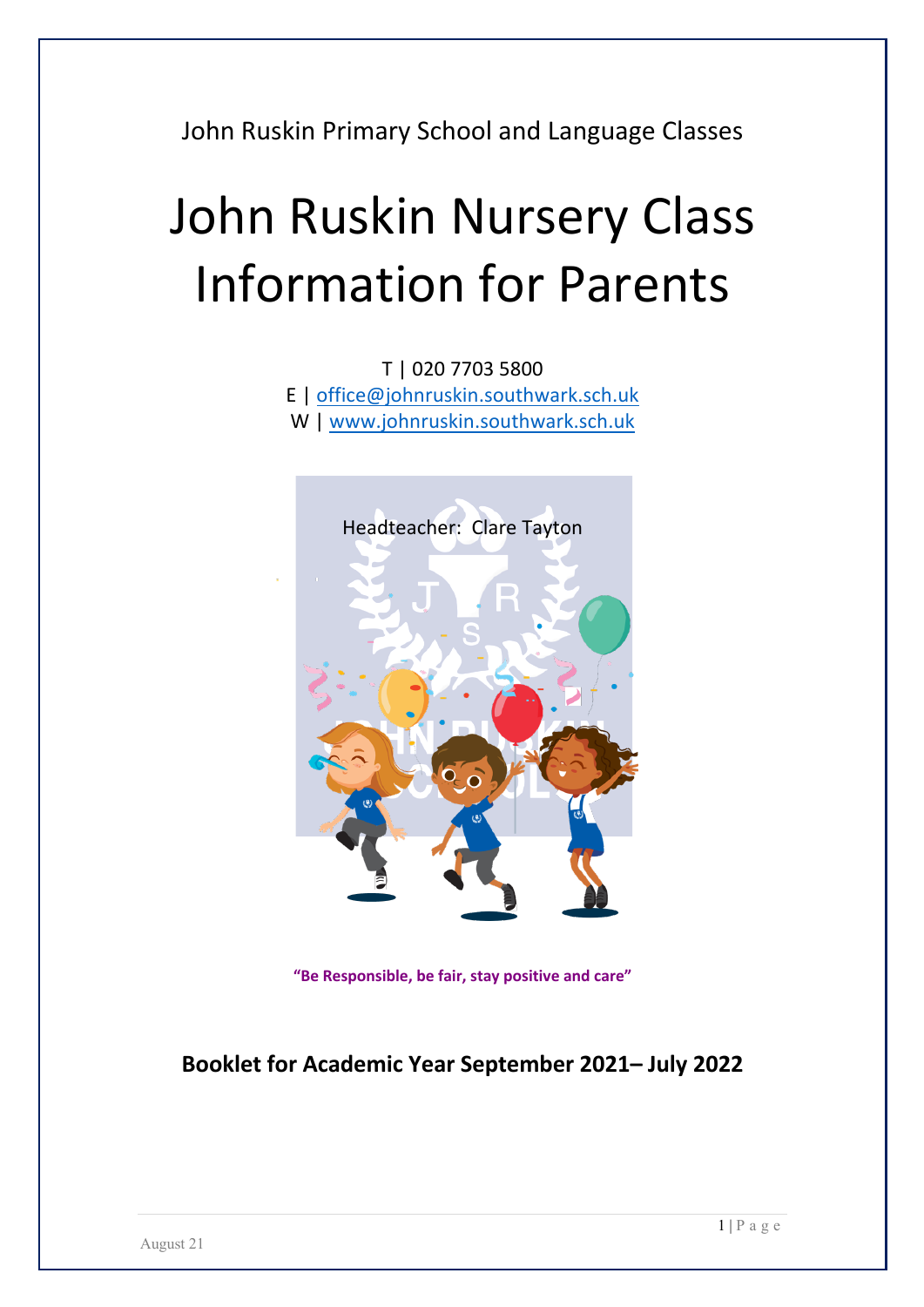## **Index**

Welcome to the Nursery

Nursery Full-time policy and procedure

Home Visits

Classroom Organisation and Times

The Curriculum

**Contributions** 

Uniform / Clothing

Occasional Educational Visits

**JOHNBooks SKIN** Food and Drink

Absence From School

Holiday Information

General Staffing Information

 $2 | P a g e$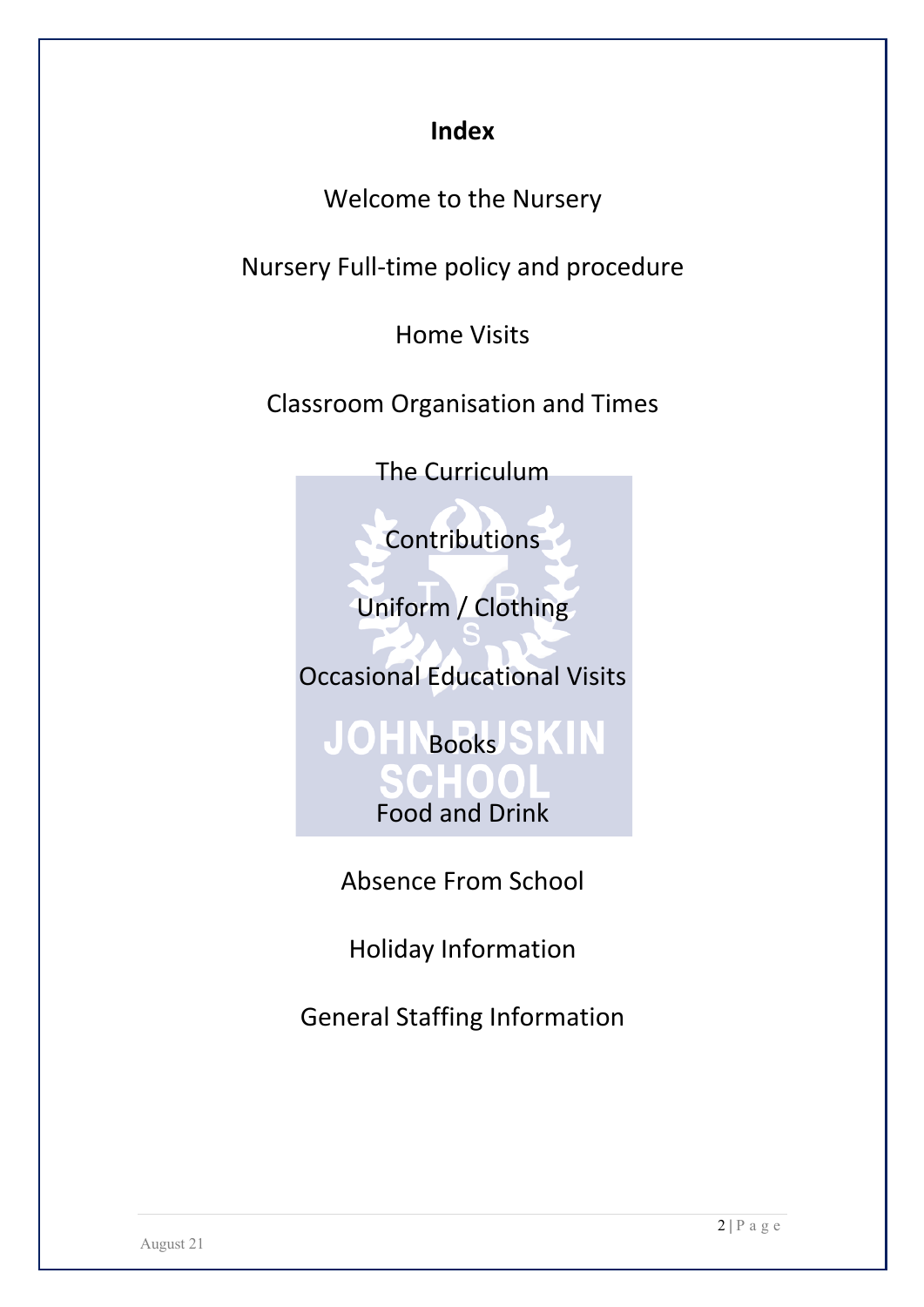**Staff** Class Teacher: Leonie May Nursery Nurse: Raja Elmourabit Teaching Assistant: Hayley Northcott

#### **Starting Nursery is a very exciting time for both children and parents!**

Children are introduced to a stimulating but unfamiliar environment. To ensure a successful 'settling in' experience we expect a parent/carer to stay with their child. This gives a child a sense of security so that with the encouragement and assurance of a familiar adult s/he is able to choose to get involved in nursery activities. The nursery staff will liaise with parents individually to let them know when this support is no longer needed. **On those occasions where a child may take longer to settle, we will ask the parent/carer to continue to stay until the child is fully settled.**

We encourage families to become a part of nursery life so that all children can see this first step into a school environment as an adventure. Once these family links have been formed, we hope they will then strengthen and flourish throughout your child's time at Brandon Nursery.

# Part Time & Full Time Places N RUSKIN

All children are offered a free part time nursery place. Once a child has settled (minimum 3 weeks part time), you may be offered a full time place. Funding is available for working parents or you can pay a 'top-up fee'. Please visit www.childcarechoices.gov.uk for information on how to register for a free full time place or talk to the school office for more details on the 'top-up' fee. The top fee is £65 per week and is payable in half term blocks.

#### **Nursery Full-time policy and procedure**.

Children are able to stay full-time in the Nursery if they meet all of the following criteria;

• They have completed the minimum of 2 weeks part-time and 1 week part-time + lunch.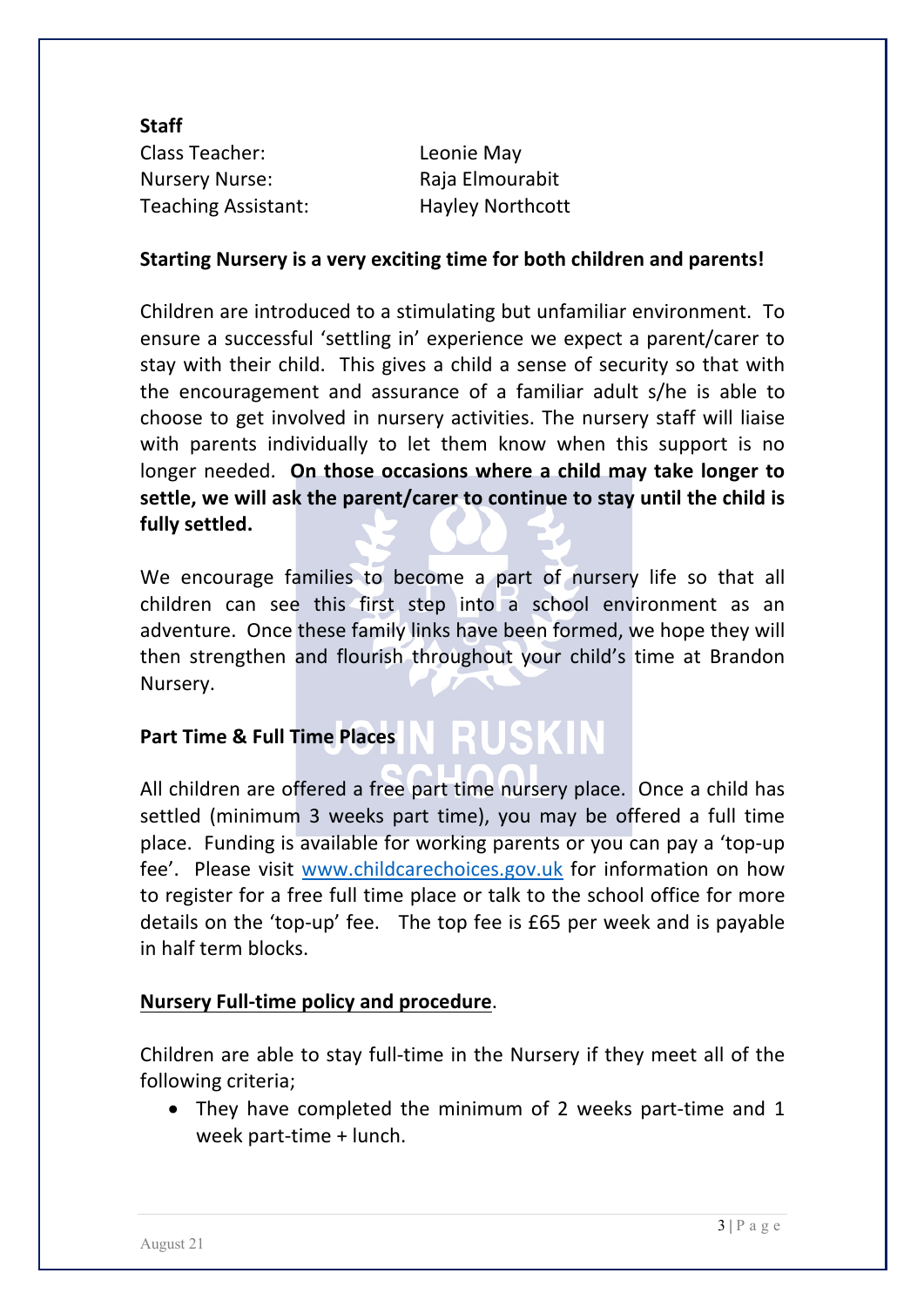- They are able to stay for the whole part-time session happily and without support from a familiar adult.
- They are working within the 30-50 age band for PSED
- They are able to demonstrate appropriate listening skills, unsupported in group sessions.
- They can manage their toileting needs independently.
- They are able to eat their lunch independently, feeding themselves and eating the majority of their food provided by their parent/carers
- They qualify for the government scheme for 30 free hours of childcare, or their parents/carers have agreed to pay the top-up fee to school.
- There is a space.

**\*A nursery place does not guarantee a Reception place. You MUST register your child with your local Education Department to be considered for a school place. We do not allocate Reception places.** 

#### **Home Visits**

Before your child starts Nursery we would like to visit them at home. This really helps your child feel more at ease and ready for their first day at nursery and gives you the opportunity to tell us more about your child. You will be offered a home visit at the beginning of the term when your child will start nursery. Parents have told us that they find these visits very helpful for their child.

With the current Covid-19 situation we are, as yet, unsure if home visits will be possible in September. If they are not, we will be temporarily moving to a 'virtual' home visit using Zoom. This will allow you and your child to 'meet' us ahead of their start date and we will still have the chance to get to know your child before they start, as well as you still having the opportunity to tell us more about your child. These will be organised in the same way as the home visits, so you will receive an appointment for a specific day and time. We will be following the latest public health guidelines with regards to this and if we need to hold virtual appointments, we will contact you nearer the time and all you will need to do is click on the link we send you, you do not need to sign up or pay for anything to access this. When you receive this information,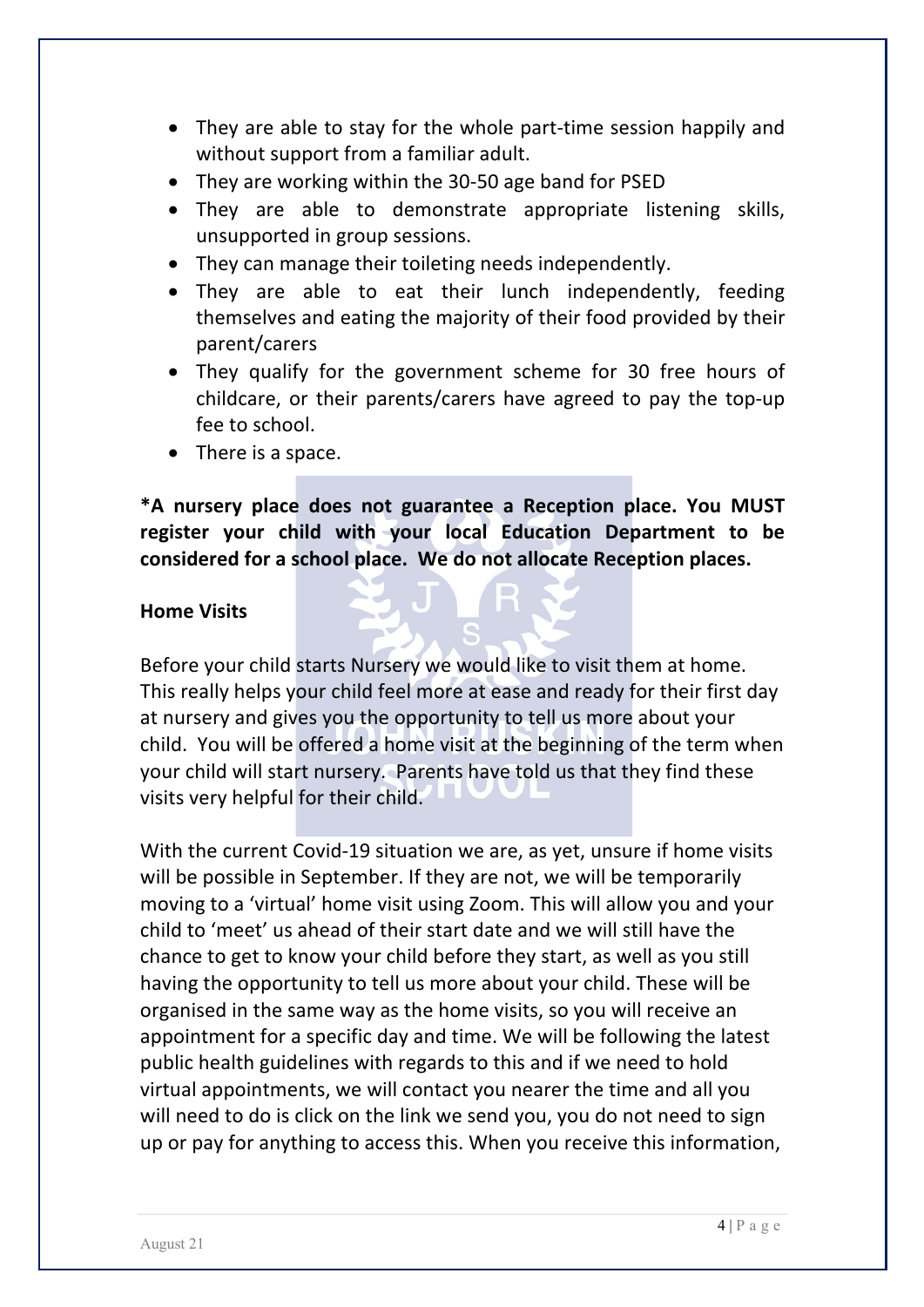let us know if you have problems accessing the internet and we will arrange to call you on the phone instead.

#### **Classroom Organisation**

The nursery has 26 part time places available per session.

#### **Times\***

| Morning session starts at   | 08.55am            |
|-----------------------------|--------------------|
| Morning session ends        | 11.55am            |
| Afternoon session starts at | 12.25pm            |
| Afternoon sessions ends at  | 3.25 <sub>pm</sub> |

It is **essential** that your child arrives on time and is collected on time every day. Doors are opened 5 minutes before the end of the session to give parents opportunities to speak to staff and greet their children. Children must be collected by an adult who is known to us. Please let us know if someone we would not recognise is coming to collect your child – this is for their safety.

**Timekeeping is monitored for all children and late arrivals and collections are recorded on your child's attendance file.**

**\*Please be aware that should the government issue guidance that requires schools to implement staggered starts again, the times of these sessions may change. If this is the case, we will contact you.**

Parents who repeatedly bring their children late or fail to arrive at the correct collection time will be contacted by our Headteacher who may consider removing your child from the school roll.

#### **The Early Years Foundation Stage**

We offer your child a broad based, varied and stimulating curriculum which encourages learning through social play and awareness, language development, independence and co-operation.

Each term we work to a different topic. Our planning is flexible and allows us to follow through on areas of learning in which the children have demonstrated a particular interest.

We value and respect the work that our children do.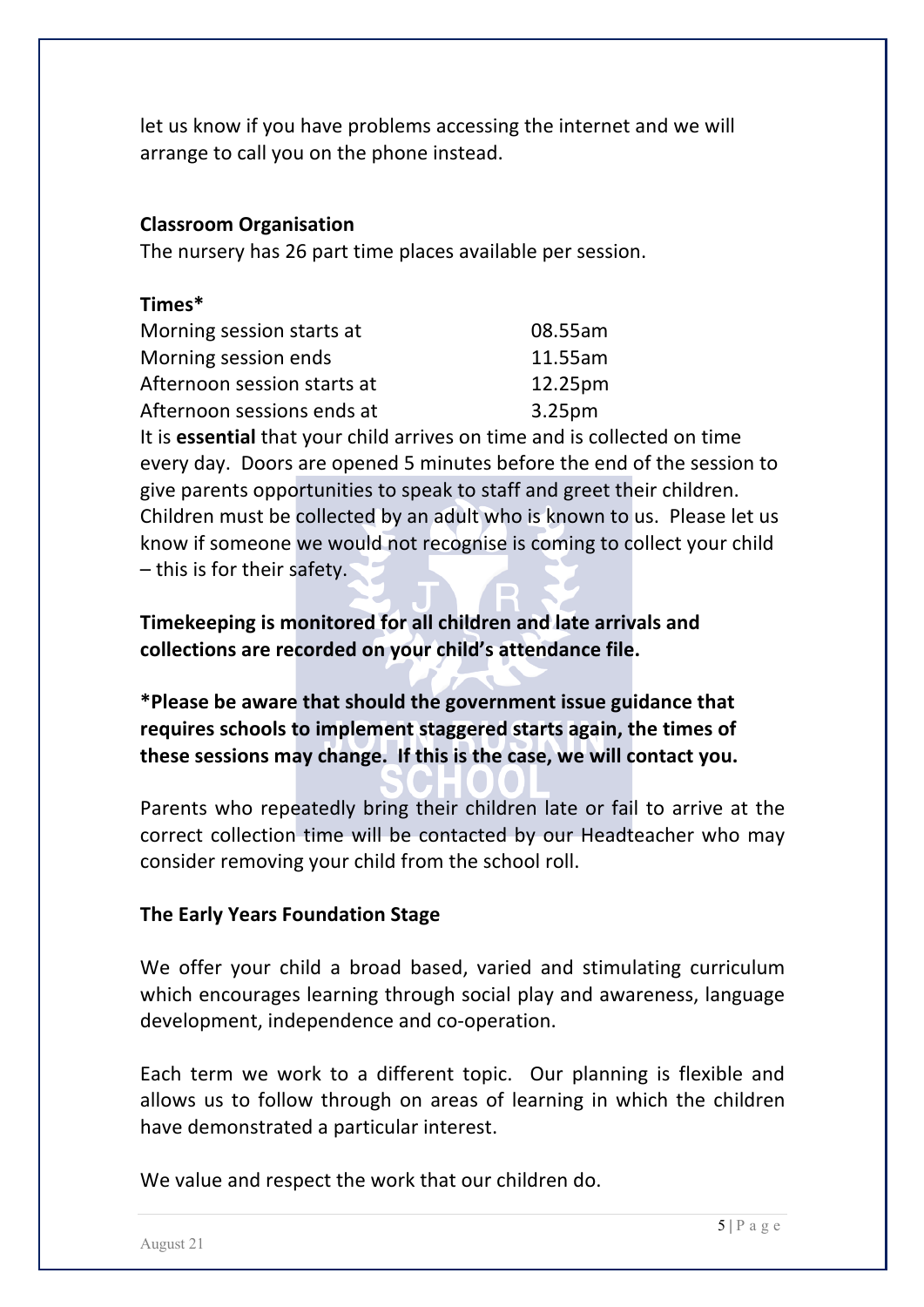Each child in Nursery and Reception has a Learning Record.Nursery staff use this to assess, through general observation, each child's development. Each child has a key worker who closely tracks your child's progress and development.

The profile will stay with your child throughout the Nursery and then be transferred to their Reception Class.

#### **Contributions**

We ask parents to contribute 50p per week to the Nursery fund. Please pop it in the collection tin.

Resources such as play-dough, pasta, cornflower, snacks etc. are not provided out of school funds.

#### **Uniform / Clothing**

**Do NOT send your child to Nursery in their 'best' clothes**. Children are learning to control materials they are working with and sometimes have accidents with paint/glue/water etc.

All John Ruskin School uniform can be purchased at

https://www.mapac.com/education/parents/uniform/johnruskinprimaryschool Book bags and ties are also available to purchase from the school office. **Blue logo sweatshirt (not compulsory)**

#### **Reception to Y6 - Compulsory Uniform**

- Blue school v-neck jumper or cardigan with school badge,
- White long or short sleeved shirt worn tucked in to trousers/shirt
- or
- White polo shirt worn tucked into trousers/skirt
- Navy blue long trousers, knee length shorts (summer only) or skirts.
- Tie (elasticated for infants if required)
- Navy and white checked school dresses in the summer months.
- Plain white, grey or navy tights or socks (below the knee) for girls.
- Plain white, navy or grey socks for boys.
- Headbands and headscarves worn for religious reasons must be navy or white.
- Sensible black school shoes (no boots or open toed shoes, no sandals, no heels).
- No elaborate hair ornaments, hair bands & slides should be dark blue, white or black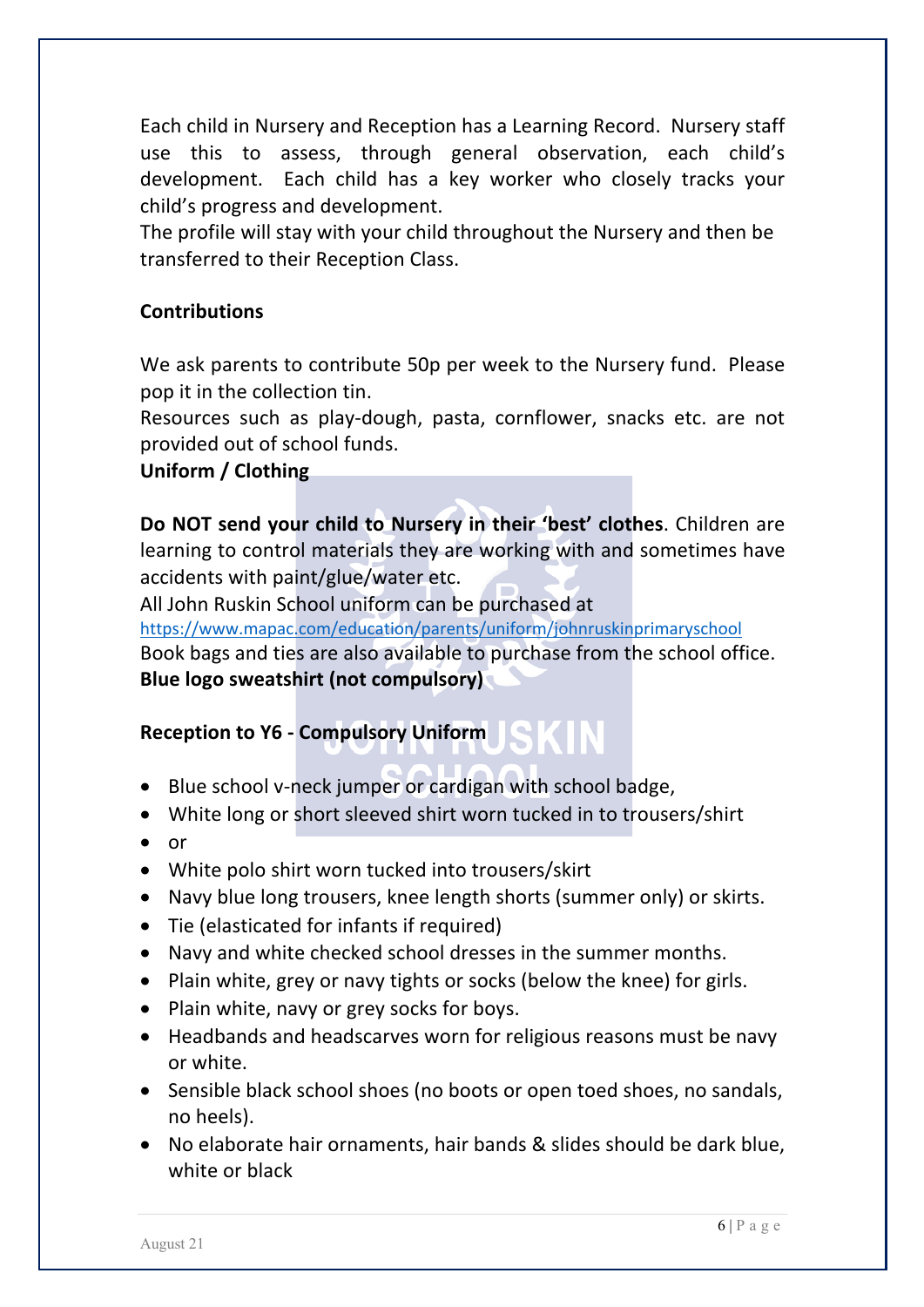No hooded jumpers or zip up tops, no hooded fleecy jackets/cardigans

Fashion led and elaborate hair styles and visibly 'gelled' hair or spiked hair/shark-fin styles, shaved styles & designs are not allowed. Long hair should be tied back.

As young children constantly work with sand, water, paint, glue etc. they should wear short-sleeved shirts or T-shirts under their sweatshirts.

Children are expected to use the toilets without assistance so it is easier if you dress your child in elasticated clothing, rather than buttons, zips and difficult fastenings.

**ALL** clothing must be labelled with your child's name.

Sensible shoes must always been worn. If it is raining or snowy and your child wears boots or wellingtons, please ensure they have a pair of shoes to change in to when they are inside. Open-toed sandals are dangerous and therefore not permitted.

In the interest of your child's safety, **only small stud earrings may be worn in school**. Please remove all other items of jewellery from your child before sending him/her to school each day.

#### **Educational Visits**

Sometimes the children go out on Educational Visits. These visits are chosen to focus on a particular area of the curriculum.

It is very helpful if you can accompany the class on such visits, please let your child's teacher know if you are able to help in any way.

Such visits can only take place if we have enough adults to help with supervising children.

#### **Books**

Your child is given the opportunity to choose a book once a week. Books are chosen by the children themselves and sometimes supplemented with books or resources to stimulate your child's development further.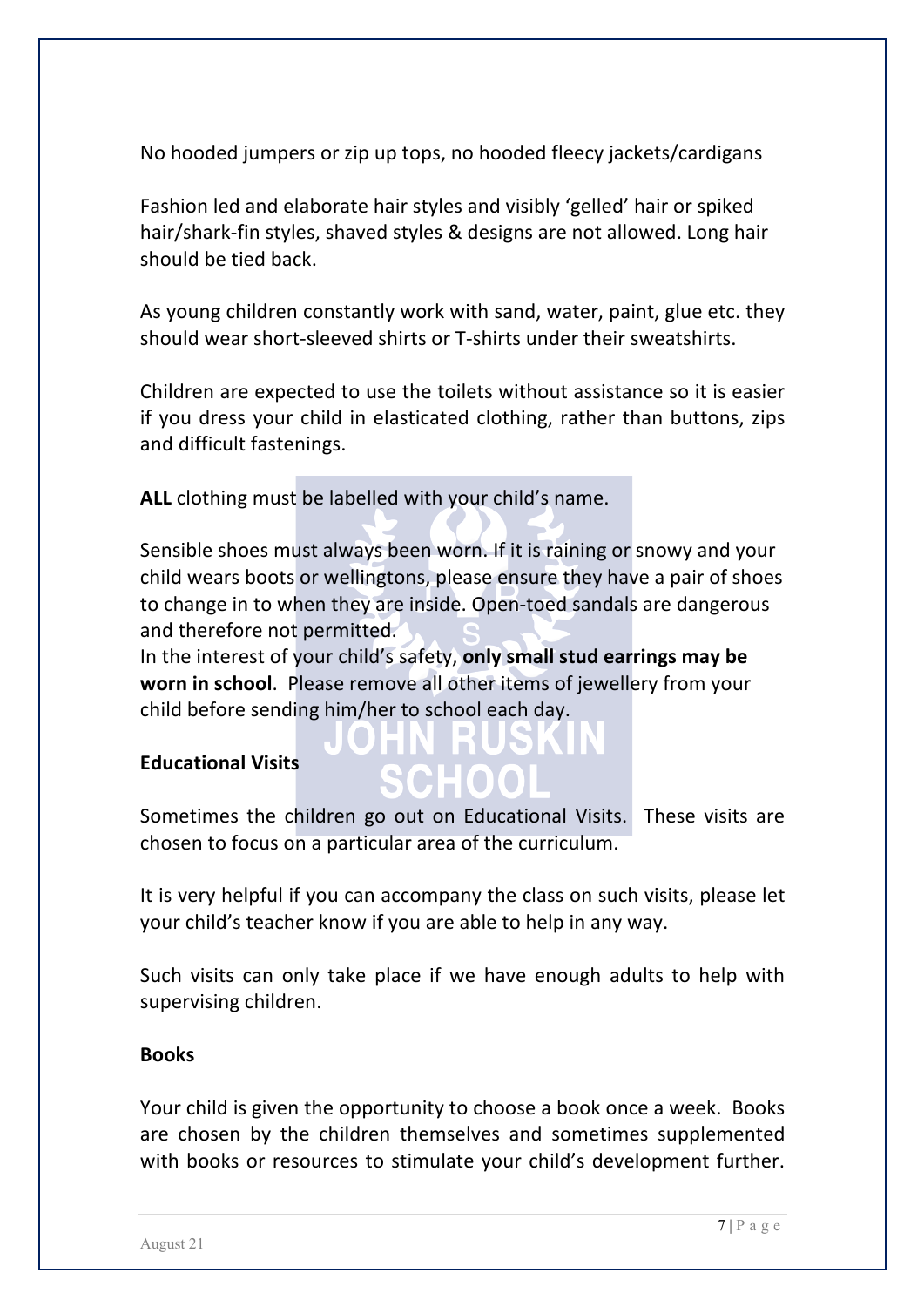Please share and enjoy the books with your child and teach him/her to **respect books**. Please provide a suitable book bag for your child to use. Please return books so we can provide a new selection each week.

The school has to make a charge for all lost or damaged resources so please take care of them at home.

#### **Food and Drink**

Free milk is provided for every Nursery child. Please let us know if your child does not drink milk. Drinking water is available as an alternative.

The children also have a snack (apple, tomato, etc) with their milk. Please do not allow your child to bring any food or drink from home unless requested by the nursery team due to allergies in the class.

Please discourage your child from bringing items from home unless requested by the nursery team as these occasionally get lost.

#### **Healthy Nursery snack and lunch**

As part of the Southwark Healthy Food initiative we are pleased to be able to offer all Nursery children a free healthy snack, for part time pupils, or free healthy lunch for full time pupils. These have been very popular and the children have really enjoyed them.

#### **Packed Lunches (Full Time pupils only)**

If sending a packed lunch instead of a free healthy school lunch, please do not send in drinks as all children are provided with water and milk. NO sweets/chocolate to be sent in the packed lunch, healthy options must be included daily, please ensure that your child is provided with fruit or vegetables as this is a school rule.

#### **Absence from School**

If your child is going to be absent from school you MUST contact the nursery (before 09.30am for Morning Session children, and before 1.00pm for Afternoon Session children), to provide a reason for the absence.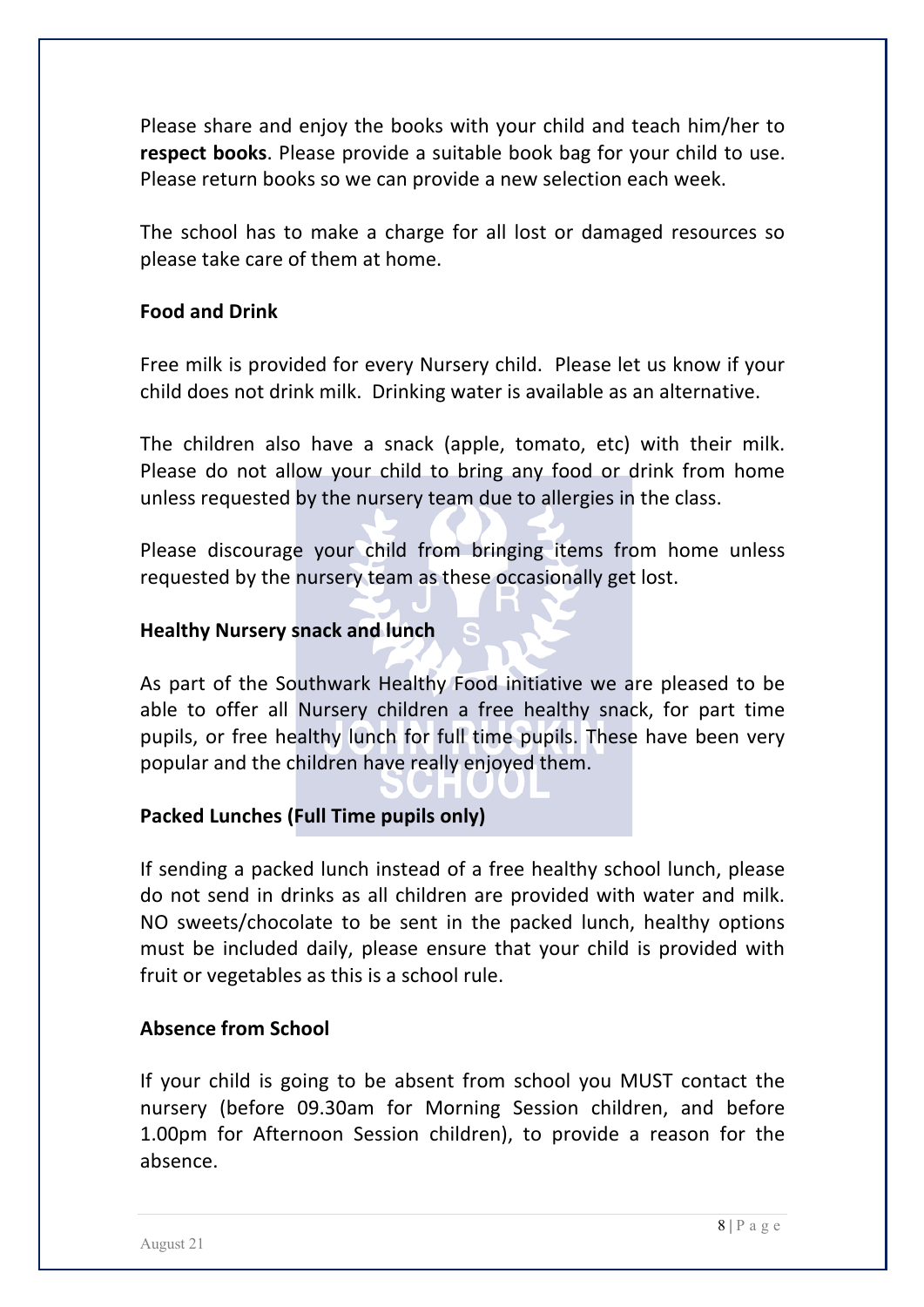Any child who is absent without us receiving a reason, will be treated as an unauthorised absence from school, and recorded accordingly onto your child's attendance record.

Wherever possible, please book appointments for your child outside of school hours. Most opticians, non-urgent medical appointments etc. can be booked after school hours, at weekends or during the 13 weeks school holidays.

#### **Holidays during Term Time**

Family holidays should be taken during the official school holidays. If you require **exceptional leave** (e.g. death/serious illness of a relative) you **MUST** complete a request form available from the school office and submit it to the Head Teacher and supply supporting evidence.

**Children who are taken on long extended holidays during term time, without the written permission of the Head Teacher, will be removed from the Nursery list and the place will be offered to the next child on the list.**

#### **General Staffing Information**

Co-Headteachers - Mrs Linda Dickinson and Miss Clare Tayton Co-Deputy Headteachers – Mr Giovanni Giovanelli and Ms Suzy Gregory Business Manager – Jonathan Verity Premises Manager – Oliver Williams

If you have any general queries, please do come to see us in the main school office and we will be happy to advise you, or make appointments for you to see the appropriate person.

#### **Office Hours are 8.15am to 5pm daily.**